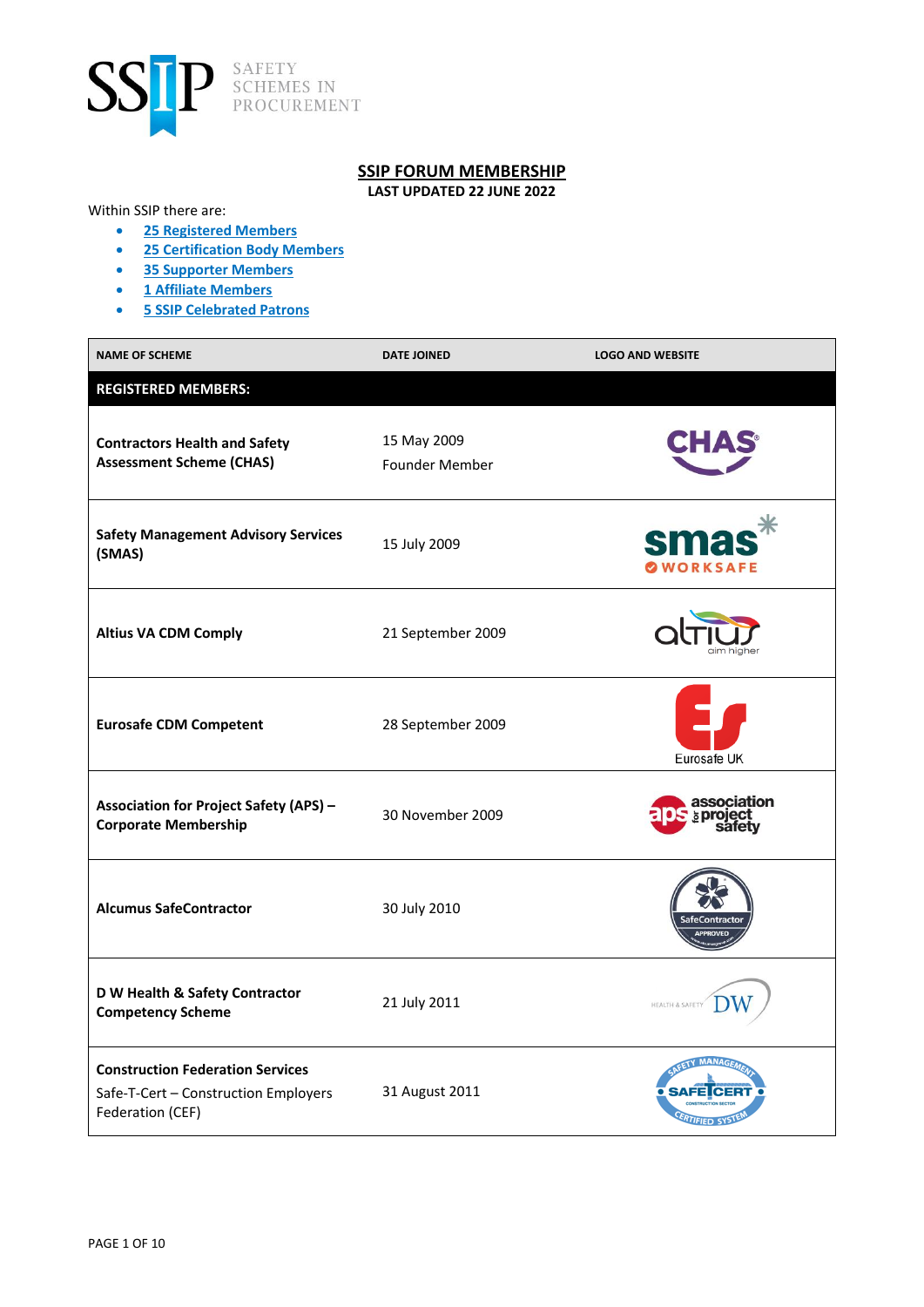

| <b>NAME OF SCHEME</b>                                                                              | <b>DATE JOINED</b> | <b>LOGO AND WEBSITE</b>                                                    |
|----------------------------------------------------------------------------------------------------|--------------------|----------------------------------------------------------------------------|
| <b>Construction Federation Services</b><br>Safe-T-Cert - Construction Industry<br>Federation (CIF) | 31 August 2011     |                                                                            |
| <b>MSL Safepartner</b>                                                                             | 01 February 2012   | sp<br>safepartner                                                          |
| <b>Greenlight Safety Assessment Scheme</b><br>Ltd                                                  | 01 February 2012   | <b>&gt;</b> greenl <sub></sub> aght<br><b>Safety Assessment Scheme</b>     |
| <b>CQMS Safety-Scheme</b>                                                                          | 02 April 2012      | <b>Safety Scheme</b>                                                       |
| <b>Acclaim Accreditation</b>                                                                       | 12 November 2012   |                                                                            |
| Avetta<br>Formerly PICS Manual Audit                                                               | 07 March 2013      | Avetta<br>Formerly PICS Auditing                                           |
| <b>ARB Approved Contractor Scheme</b><br>operated by the Arboricultural Association                | 01 May 2013        |                                                                            |
| <b>FASET Membership Audit</b><br>Operated by Fall Arrest Safety Equipment<br><b>Training Ltd</b>   | 15 June 2015       | <b>Fall Arrest Safety Equipment Training</b>                               |
| Principal Approved Supplier Scheme -<br><b>PASS</b><br>Operated by Principal Safety                | 28 April 2016      | principalsafety<br>SSTP principal approved<br>oas<br>supplier scheme       |
| <b>PQS Pre Qualification Scheme</b>                                                                | 19 May 2017        | Pre·Qualification·Scheme                                                   |
| <b>National Access &amp; Scaffolding</b><br><b>Confederation (NASC)</b>                            | 03 October 2017    | N<br>Δ<br><b>NATIONAL ACCESS &amp; SCAFFOLDING</b><br><b>CONFEDERATION</b> |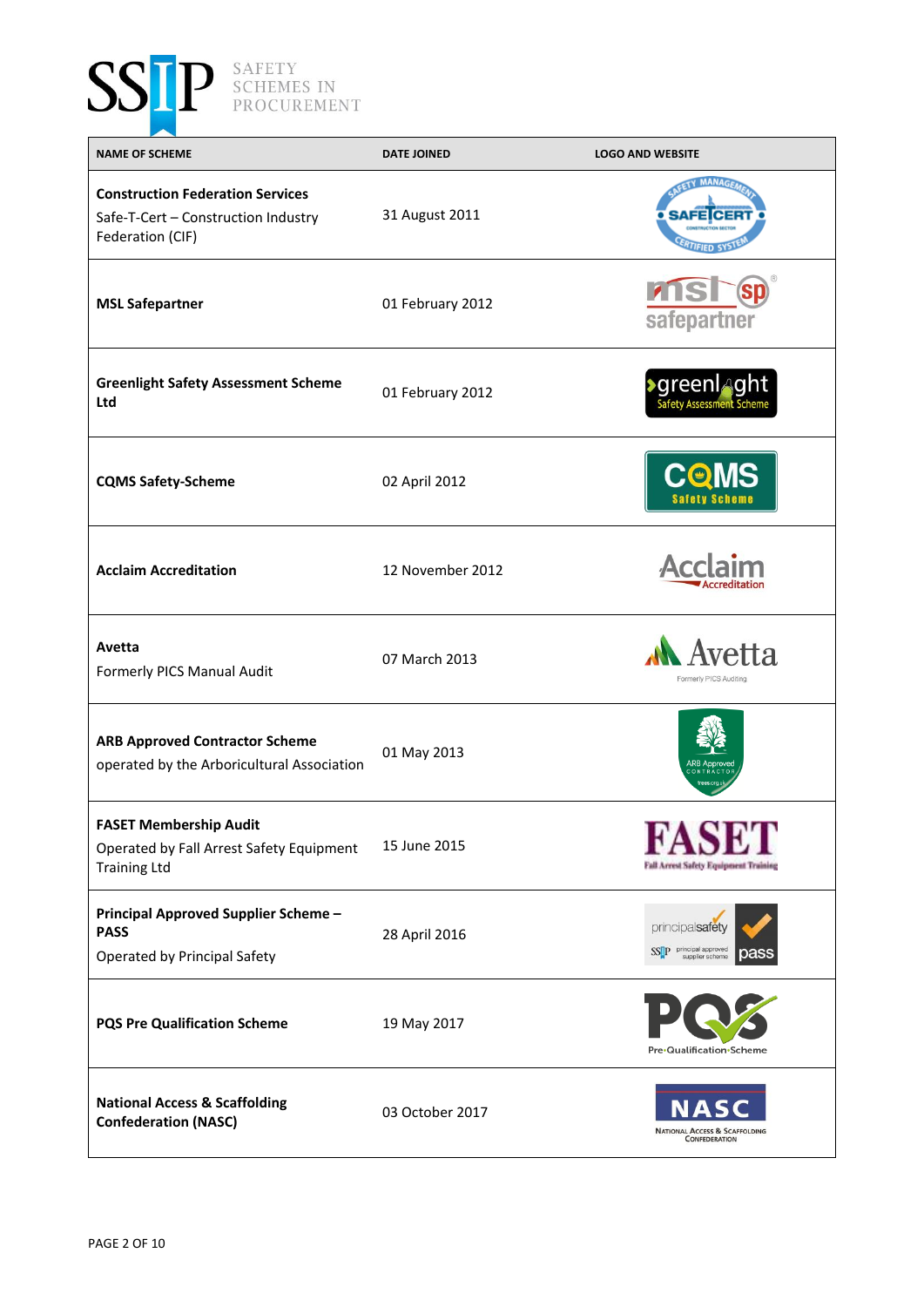

P SAFETY SCHEMES IN PROCUREMENT

| <b>NAME OF SCHEME</b>                                           | <b>DATE JOINED</b> | <b>LOGO AND WEBSITE</b>                                                                         |
|-----------------------------------------------------------------|--------------------|-------------------------------------------------------------------------------------------------|
| <b>International Powered Access Federation</b><br>(IPAF)        | 06 February 2018   |                                                                                                 |
| <b>Achilles BuildingConfidence</b>                              | 13 March 2018      | <b>Achilles</b>                                                                                 |
| <b>ACDC Register</b>                                            | 19 November 2018   |                                                                                                 |
| <b>Hire Association Europe</b><br>SafeHire Certification Scheme | 19 November 2020   | rtifica<br>Safe<br><b>SafeHire</b><br><sup>w</sup> safehire. <sup>0</sup>                       |
| <b>National Federation of Demoliton</b><br><b>Contractors</b>   | 04 March 2021      | National Federation of Demolition Contractors<br><b>Voice of the Global Demolition Industry</b> |
| <b>William Martin Compliance Limited</b><br>Prosure 360         | 14 December 2021   | Prosure <sub>369</sub><br>Procure. Assure. Verify your supply chain                             |

## **CERTIFICATION BODY MEMBERS ISO 45001 CERTIFICATION ONLY** bsi. **British Standards Institution (BSI)** 11 December 2009 One way deemed to satisfy arrangement **NQA** 10 February 2010 nqa, One way deemed to satisfy arrangement bmtrada **BM TRADA Certification**  25 October 2010 One way deemed to satisfy arrangement **DNV Business Assurance UK Limited** 16 June 2011One way deemed to satisfy arrangement **DNV**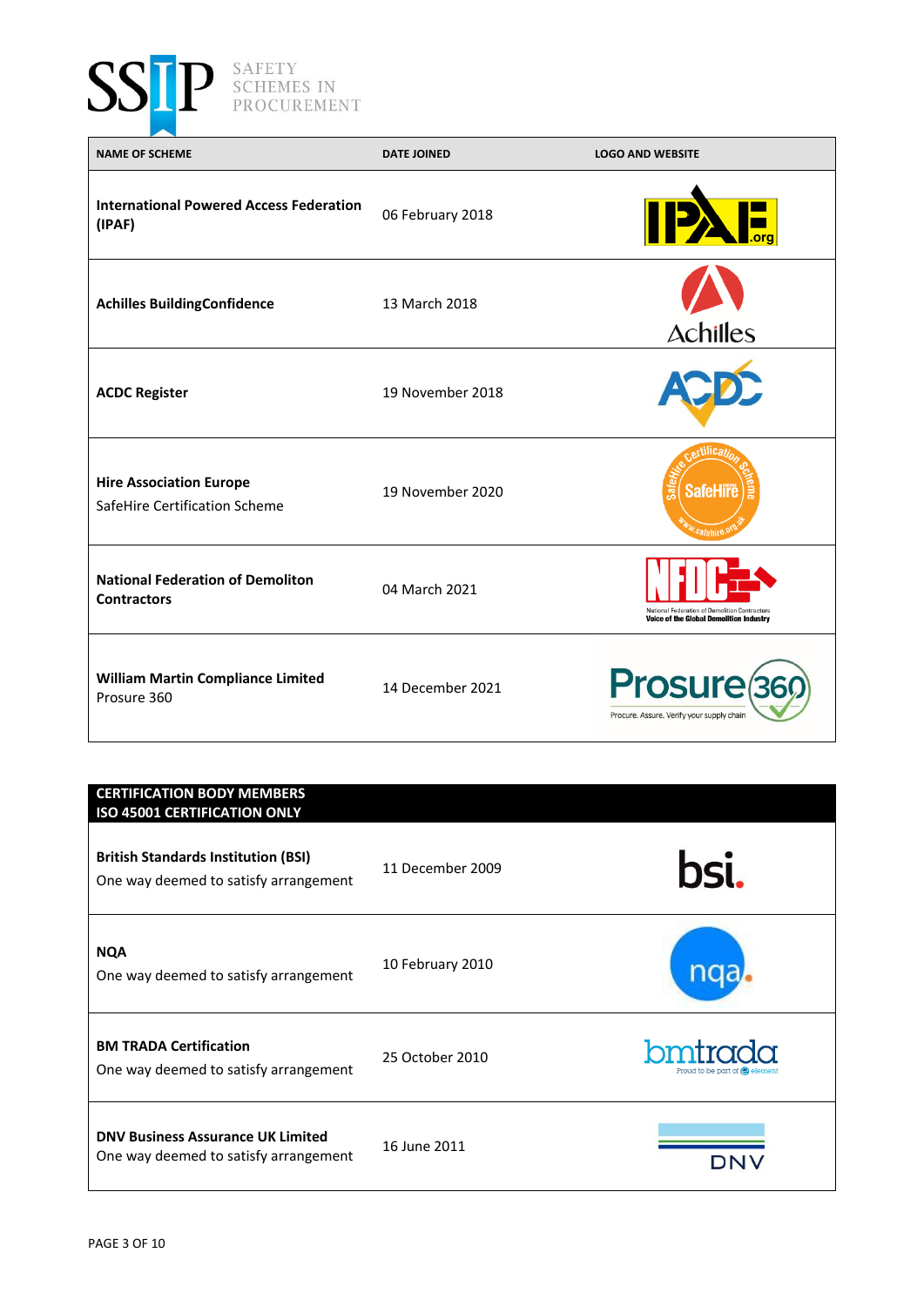

| <b>NAME OF SCHEME</b>                                                                                       | <b>DATE JOINED</b> | <b>LOGO AND WEBSITE</b>                         |
|-------------------------------------------------------------------------------------------------------------|--------------------|-------------------------------------------------|
| <b>LRQA SSIP Registration Scheme</b><br>One way deemed to satisfy arrangement                               | 02 August 2011     | Lloyd's Register                                |
| <b>SGS Systems &amp; Services Certification</b><br><b>Services</b><br>One way deemed to satisfy arrangement | 12 August 2011     | <b>SGS</b>                                      |
| <b>Alcumus ISOQAR</b><br>One way deemed to satisfy arrangement                                              | 19 August 2011     | ISOOAR<br><b>REGISTERED</b>                     |
| <b>Bureau Veritas Certification UK</b><br>One way deemed to satisfy arrangement                             | 20 May 2013        |                                                 |
| <b>NSAI</b><br>One way deemed to satisfy arrangement                                                        | 14 August 2013     | <b>NSAI</b>                                     |
| <b>Intertek Certification</b><br>(formerly Moody International)<br>One way deemed to satisfy arrangement    | 18 November 2013   | ntertek<br><b>Total Quality. Assured.</b>       |
| <b>URS Certification</b><br>One way deemed to satisfy arrangement                                           | 15 October 2014    | <b>TIFICP</b>                                   |
| <b>The British Assessment Bureau</b><br>One way deemed to satisfy arrangement                               | 08 April 2015      |                                                 |
| <b>Advanced Certification</b><br>One way deemed to satisfy arrangement                                      | 27 March 2017      | <b>CERTIFICATION</b><br><b>OHSAS 18001:2007</b> |
| <b>TÜV UK Ltd</b><br>One way deemed to satisfy arrangement                                                  | 07 September 2017  | TIV NO<br><b>TÜV UK Limited</b>                 |
| <b>System Certification Services Ltd</b><br>One way deemed to satisfy arrangement                           | 07 September 2017  |                                                 |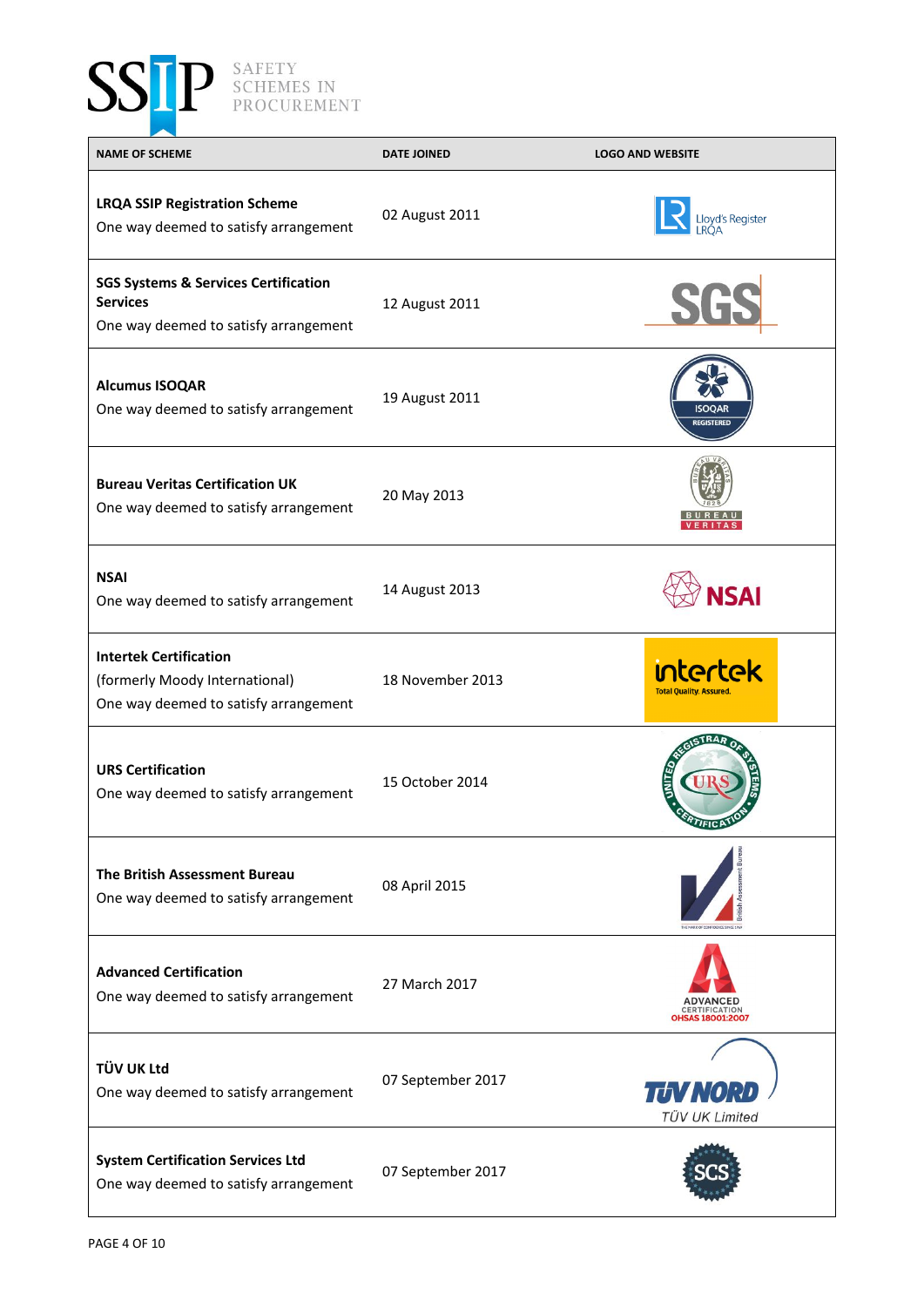

| <b>NAME OF SCHEME</b>                                                                   | <b>DATE JOINED</b> | <b>LOGO AND WEBSITE</b>                                  |
|-----------------------------------------------------------------------------------------|--------------------|----------------------------------------------------------|
| <b>Steel Construction Certification Scheme</b><br>One way deemed to satisfy arrangement | 20 April 2018      | <b>SCCS</b>                                              |
| <b>I Assessor</b><br>One way deemed to satisfy arrangement                              | 01 May 2020        | <b><i>ViAssessor</i></b>                                 |
| <b>SOCOTEC Certification UK</b><br>One way deemed to satisfy arrangement                | 15 January 2020    | INTERNATION<br>RTIFICATI <sub>ON</sub><br><b>SOCOTEC</b> |
| <b>Peers Quality Assurance Ltd</b>                                                      | 07 October 2020    | PEERS QUALITY<br><b>ASSURANCE LTD</b>                    |
| <b>Centre for Assessment</b>                                                            | 17 March 2021      | <b>CfA</b><br><b>Centre for Assessment</b>               |
| <b>AJA Europe</b>                                                                       | 16 April 2021      | ISO 45001:2018                                           |
| <b>Atlas Certification</b>                                                              | 23 July 2021       | CERTIFICATION                                            |
| <b>Forefront Certification Limited</b>                                                  | 03 August 2021     | <b>ERTIFIC</b>                                           |
| <b>Certification Europe</b>                                                             | 01 November 2021   | CERTIFICATION<br>EUROPE™                                 |
| <b>Interface NRM</b>                                                                    | 08 April 2022      | <b>interface</b>                                         |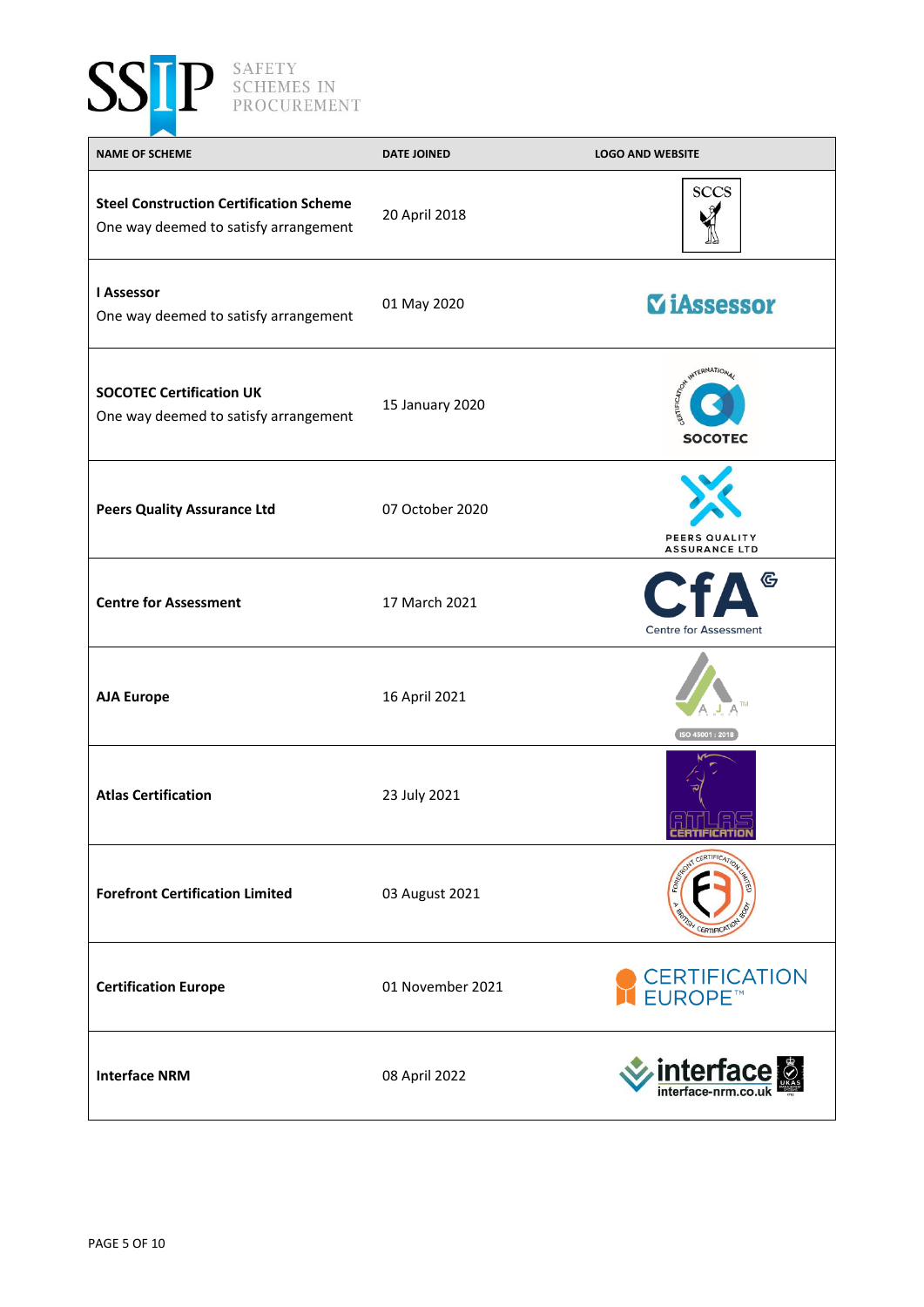

| <b>NAME OF SCHEME</b>                                              | <b>DATE JOINED</b>            | <b>LOGO AND WEBSITE</b>                             |
|--------------------------------------------------------------------|-------------------------------|-----------------------------------------------------|
| <b>SUPPORTER MEMBERS:</b>                                          |                               |                                                     |
| Constructionline<br>One way deemed to satisfy arrangement          | 20 May 2009<br>Founder Member | <b>Constructionline</b>                             |
| <b>Specialist Engineering Contractors (SEC)</b><br>Group           | 20 May 2009<br>Founder Member |                                                     |
| <b>Build UK Group</b><br>(formerly NSCC)                           | 20 May 2009<br>Founder Member | ILDUK<br>Leading the Construction Industry          |
| <b>Health and Safety Executive (HSE)</b>                           | 20 May 2009                   |                                                     |
| <b>Civil Engineering Contractors Association</b><br>(CECA)         | 13 April 2010                 | Working for Infrastructure                          |
| <b>ECA</b>                                                         | 27 October 2010               |                                                     |
| <b>Danny Sullivan Group</b>                                        | 20 June 2012                  | <b>DANNY SULLIVAN</b><br><b>GROUP</b>               |
| <b>British Approvals for Fire Equipment</b><br>(BAFE)              | 27 September 2012             | ®                                                   |
| <b>NHS London Procurement Partnership</b>                          | 14 November 2016              | <b>NHS</b><br><b>London Procurement Partnership</b> |
| <b>Glasgow City Council</b>                                        | 23 May 2017                   | Glasqov<br><b>CITY COUNCIL</b>                      |
| <b>Association for Consultancy and</b><br><b>Engineering [ACE]</b> | 11 September 2017             | ace                                                 |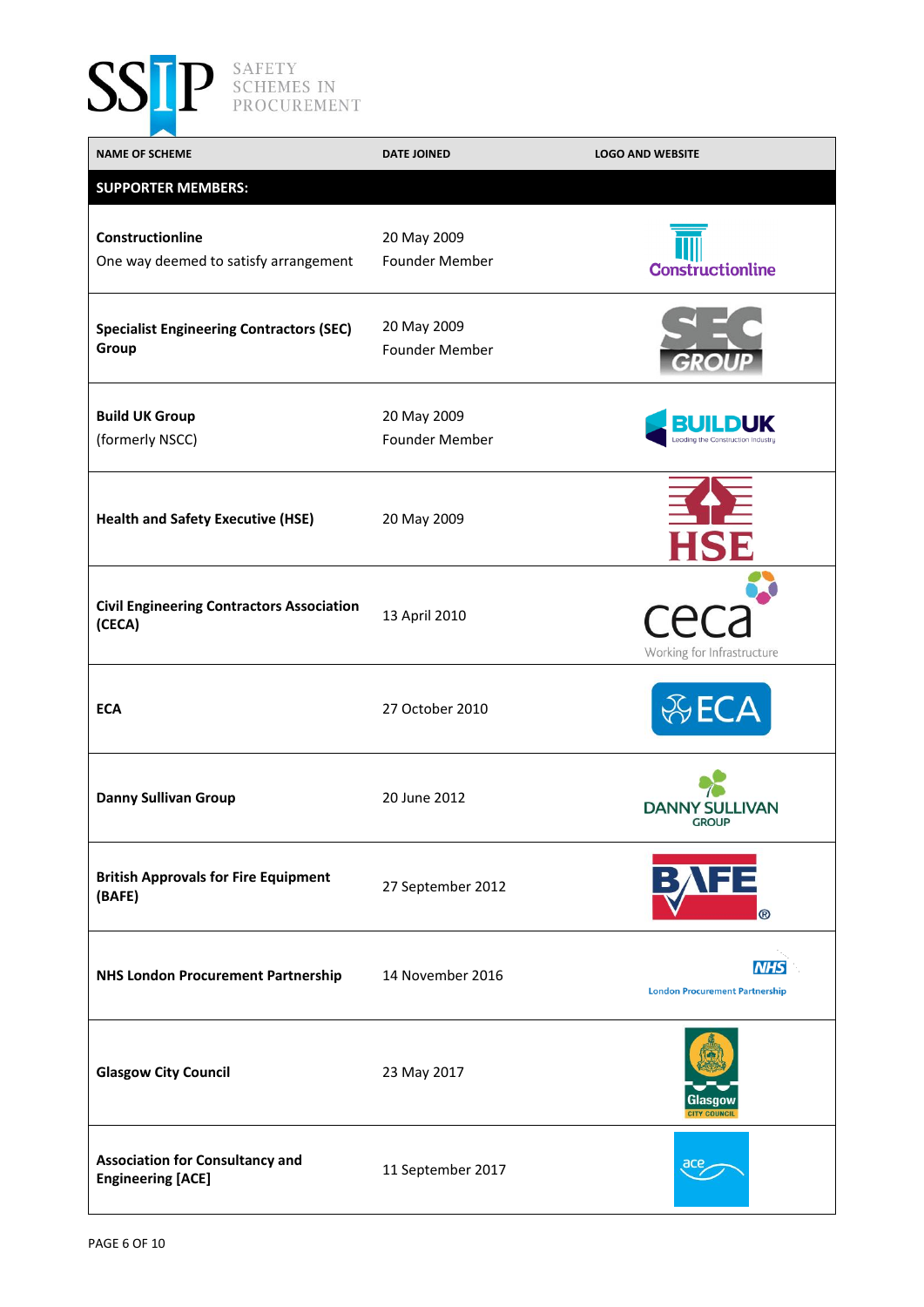

| <b>NAME OF SCHEME</b>                                            | <b>DATE JOINED</b> | <b>LOGO AND WEBSITE</b>                                  |
|------------------------------------------------------------------|--------------------|----------------------------------------------------------|
| <b>Shepherd Neame</b>                                            | 18 January 2018    |                                                          |
| <b>Residential Management Group</b>                              | 14 June 2018       | HII<br><b>RMG</b><br><b>Residential Management Group</b> |
| <b>Builders Profile</b>                                          | 17 July 2018       | <b>BUILDER'S</b><br>PROFILE                              |
| <b>Mears Group Plc</b>                                           | 15 August 2018     | <b>MEARS</b><br>Making People <i>Smile</i>               |
| <b>Considerate Constructors Scheme</b>                           | 04 December 2018   |                                                          |
| <b>IIRSM</b>                                                     | 17 December 2018   | INTERNATIONAL INSTITUTE O<br>RISK AND SAFFTY MANAGEMENT  |
| <b>Building Engineering Services Association</b><br>[The BESA]   | 04 December 2009   | BUILDING ENGINEERING<br>SERVICES ASSOCIATION             |
| <b>Association for Road Traffic Safety &amp;</b><br>Management   | 19 February 2019   | <b>ASSOCIATION FOR ROAD TRAFFIC SAFET</b>                |
| <b>Copronet Building Connections</b>                             | 29 May 2019        | $\mathsf{COPRONET}^\circ$<br>building connections        |
| Laing O'Rourke - LOR Contractors HSE<br><b>Assessment Scheme</b> | 04 May 2010        | <b>LAING O'ROURKE</b>                                    |
| <b>Association of British Certification Bodies</b>               | 21 August 2019     | <b>A將CB</b>                                              |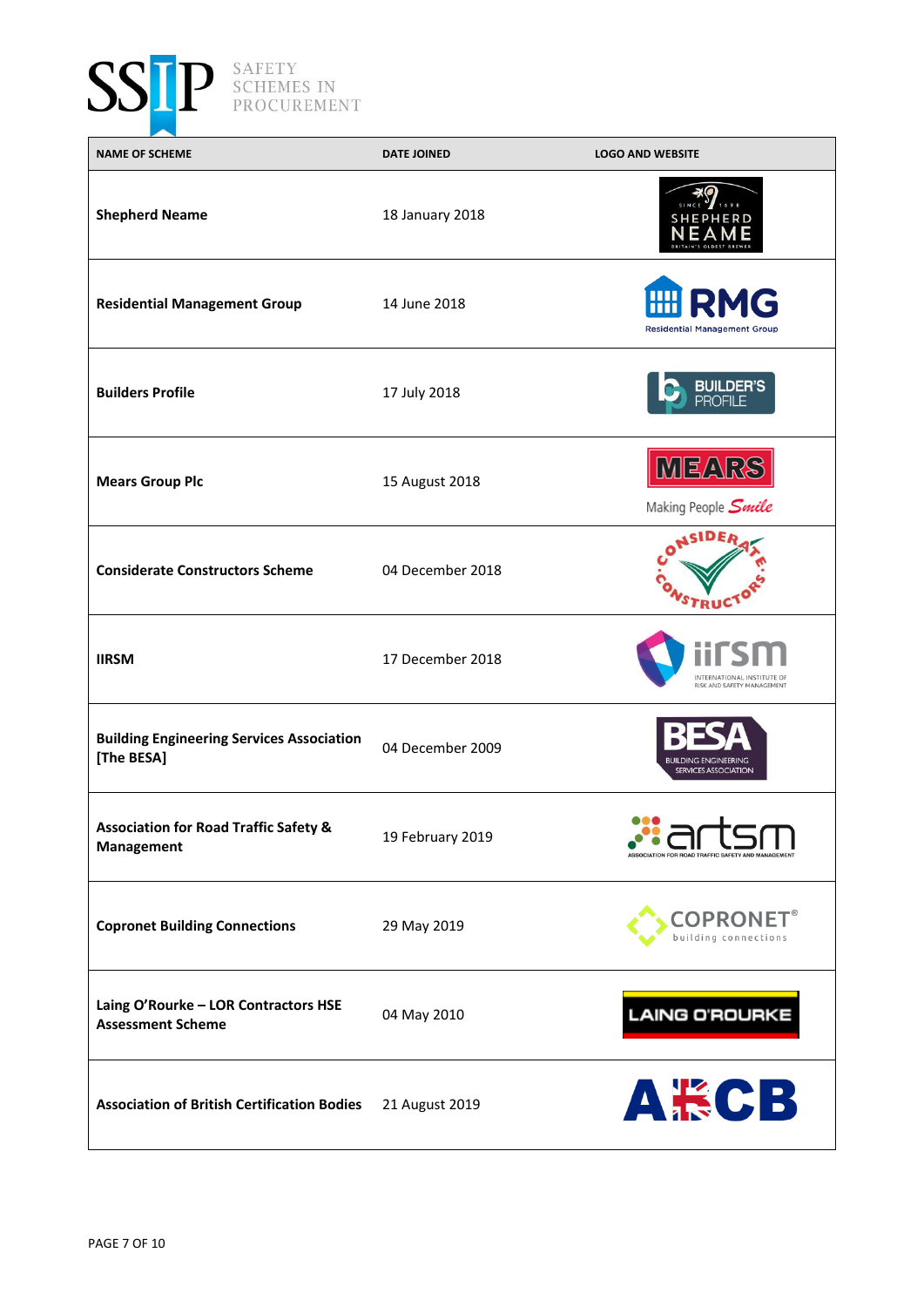

| <b>NAME OF SCHEME</b>                                                | <b>DATE JOINED</b> | <b>LOGO AND WEBSITE</b>                                         |
|----------------------------------------------------------------------|--------------------|-----------------------------------------------------------------|
| <b>Cornwall Council</b>                                              | 23 September 2019  | <b>COUNCIL</b>                                                  |
| <b>British Constructional Steelwork</b><br><b>Association (BCSA)</b> | 17 November 2009   | BCSA                                                            |
| <b>Event Supplier &amp; Services Association</b>                     | 11 December 2020   | ESSA Services Association                                       |
| <b>Go-Ahead Group Plc</b>                                            | 25 March 2021      | <b>Go-Ahead</b>                                                 |
| <b>British Safety Industry Federation</b><br><b>BSIF</b>             | 26 April 2021      | <b>BRITISH SAFETY INDUSTRY FEDERATION</b>                       |
| <b>Actuate UK</b>                                                    | 05 August 2021     | <b>CTUATE<sub>UK</sub></b><br>THE ENGINEERING SERVICES ALLIANCE |
| <b>Telford Homes</b>                                                 | 11 August 2021     | telfordhomes                                                    |
| <b>Pulse Project Solutions Ltd</b>                                   | 11 August 2021     | <b>ULSE</b>                                                     |
| <b>ADT Workplace Ltd</b>                                             | 11 August 2021     | adt workplace                                                   |
| <b>Federation of Certification Bodies</b>                            | 11 August 2021     |                                                                 |
| <b>OPTIVO</b>                                                        | 18 August 2021     |                                                                 |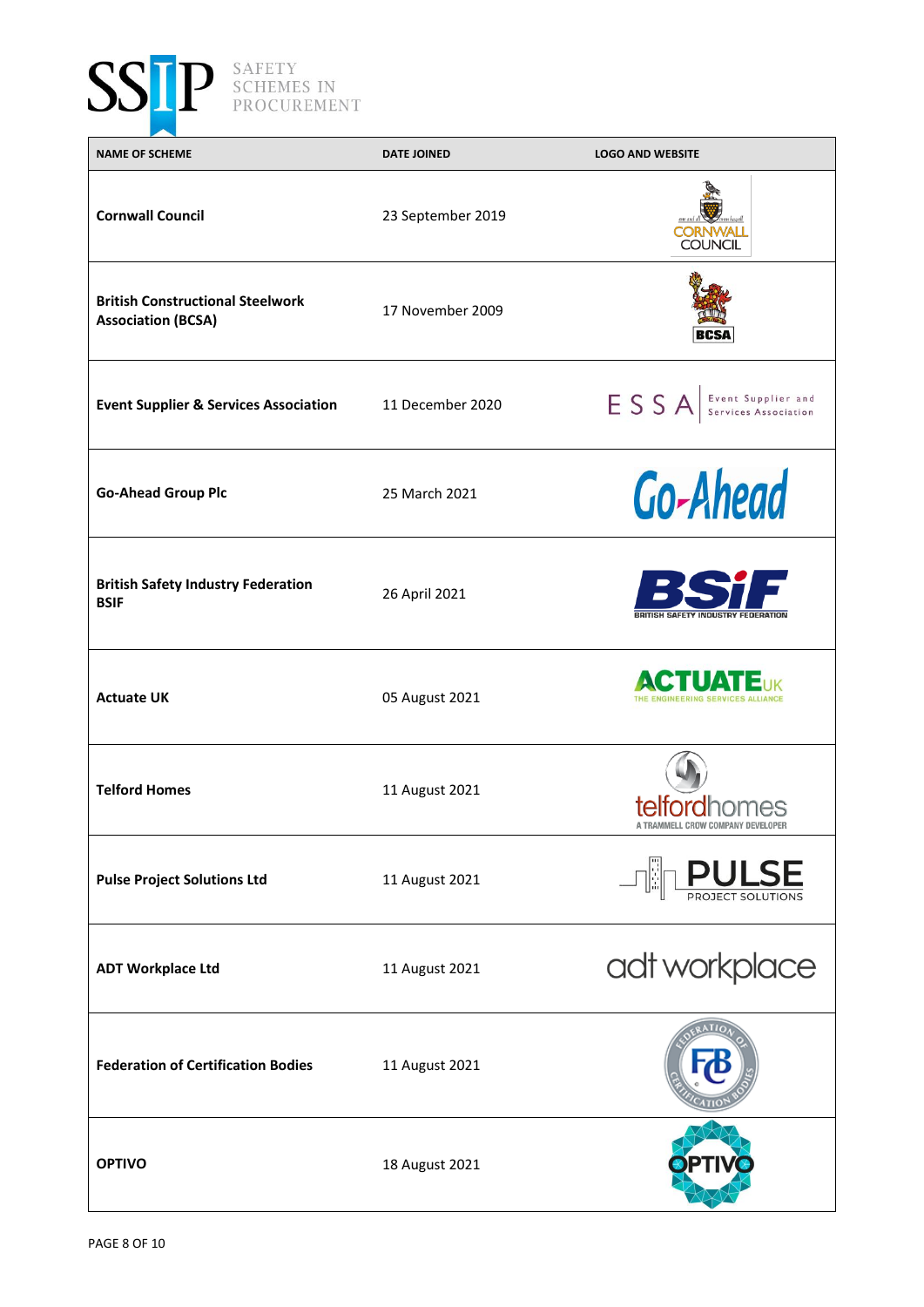

| <b>NAME OF SCHEME</b>                                                                                                                                                               | <b>DATE JOINED</b> | <b>LOGO AND WEBSITE</b>                                                                |  |
|-------------------------------------------------------------------------------------------------------------------------------------------------------------------------------------|--------------------|----------------------------------------------------------------------------------------|--|
| Landsec                                                                                                                                                                             | 01 November 2021   | Landsec                                                                                |  |
| <b>Construction Logistics and Community</b><br>Safety (CLOCS)                                                                                                                       | 08 November 2021   | <b>Construction</b><br><b>Logistics and</b><br><b>Community Safety</b><br><b>CLOCS</b> |  |
| <b>AFFILIATE MEMBERS:</b>                                                                                                                                                           |                    |                                                                                        |  |
| This membership is potentially open to those organisations seeking to join SSIP but who do not currently fulfil all of<br>the pre-requisite qualification standards for membership. |                    |                                                                                        |  |
| <b>3core2 Certification Ltd</b>                                                                                                                                                     | 27 April 2021      | <b>3core</b> <sup>2</sup>                                                              |  |